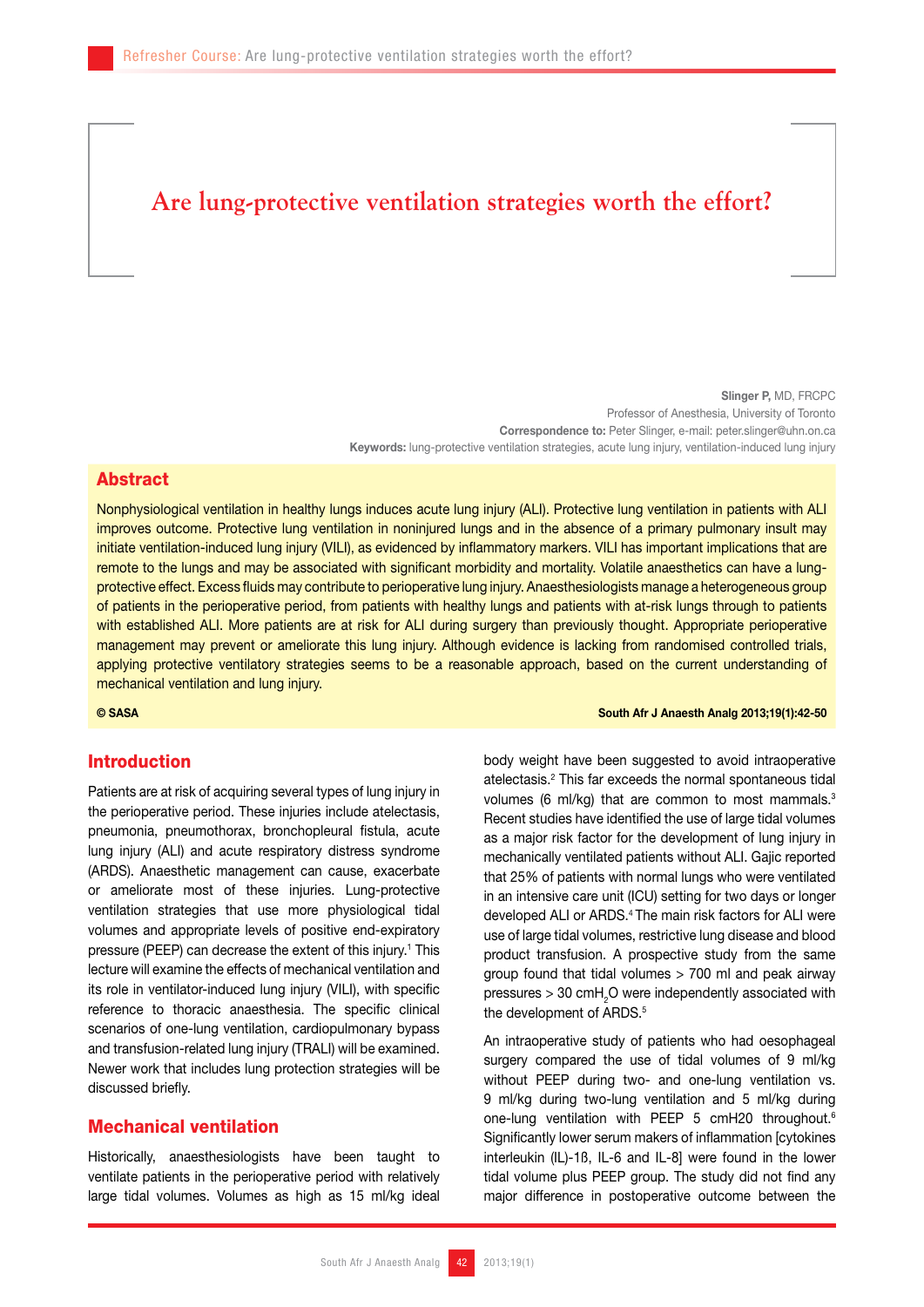two groups. However, it was not powered to do this. Better oxygenation was demonstrated in the lower tidal volume group during and immediately after one-lung ventilation, but not after 18 hours.

In a study that considered conventional versus protective ventilation in critically ill patients without lung injury, de Olivera et al randomised patients to ventilation with either 10-12 ml/kg or 6-8 ml/kg of predicted body weight.<sup>7</sup> In both groups, a PEEP of 5 was applied and the fraction of inspired oxygen (FiO2) titrated to keep oxygen saturation > 90%. At 12 hours post ventilation, inflammatory markers in bronchoalveolar lavage fluid [tumour necrosis factoralpha (TNF $\alpha$ ) and IL-8] were significantly higher in the larger tidal volume group.

Choi et al compared 12 ml/kg without PEEP vs. 6 ml/kg with 10 cm PEEP and showed procoagulant changes in lavage fluid of the larger tidal volume group after five hours of mechanical ventilation.<sup>8</sup> A recent randomised control trial of 150 critically ill patients without ALI compared the tidal volumes of 10 ml/kg vs. 6 ml/kg of predicted body weight.<sup>9</sup> The conventional tidal volumes were associated with a sustained plasma increase in inflammatory cytokines.

Of importance is recent work that suggests that noninjurous or so-called protective ventilatory settings can induce lung injury in previously healthy lungs. An animal study that used a very elegant murine "one-hit" VILI model showed that even least injurious lung settings induced biochemical and histological changes that were consistent with lung injury.10 Work with rodents who underwent mechanical ventilation showed significant gene expression, including genes involved in immunity and inflammation, after only 90 minutes of protective ventilation.<sup>11</sup> Whether this has an impact on clinical outcome is presently unknown.

ALI is the most common cause of postoperative respiratory failure and is associated with markedly decreased postoperative survival.12 A prospective controlled case study by Fernandez-Perez et al that examined intraoperative ventilator settings and ALI after elective surgery in over 4 000 patients showed a 3% incidence of ALI in high-risk elective surgeries. Patients with ALI had significantly lower postoperative survival and increased length of hospital stay compared with controls. Interestingly in this study, intraoperative peak airway pressure, but not tidal volume, PEEP or FiO2 was associated with ALI. A retrospective cohort study that specifically assessed for intraoperative risk factors for ARDS in critically ill patients found that for patients who received fluid resuscitation > 20 ml/kg/hour, the odds of developing ARDS were three times greater than if  $<$  10 ml/kg/hour was given [odds ratio 3.1, 95%] confidence interval (CI) =  $1.0-9.9$ , p-value =  $0.05$ ].<sup>13</sup> Vt/IBW (ml/kg) and number of blood products were not associated with ARDS in this study. It is of interest that the majority of patients were ventilated with a Vt/IBW of 8-10 ml/kg and an intraoperative PEEP of 0.

## Ventilator-induced lung injury

The phenomenon of VILI is well recognised and can be particularly significant in surgical specialties that require large transfusions, cardiopulmonary bypass and associated lung ischaemia-reperfusion injury (IRI). The deleterious effects of mechanical ventilation may be mediated by localised inflammation and the systemic release of inflammatory cytokines (biotrauma). Mechanical stretch from cyclical alveolar opening and closing sets up an inflammatory response in the alveolar epithelial cells and the vascular endothelial cells. Hyperinflation causes the nuclear translocation of nuclear factor-kappa B (NF-kB) (a key regulator of the expression of multiple genes involved in inflammatory response), and upregulation of other proinflammatory cytokines. Polymorphonuclear leukocyte recruitment and activation appear to be a key component of the mechanical stretch-induced inflammatory response. The balance between apoptosis and necrosis is unfavourably altered by both ischaemia-reperfusion and mechanical stretch.<sup>14</sup>

Biotrauma not only aggravates ongoing lung injury, but also has important systemic consequences because of the spillover of these inflammatory mediators into the systemic circulation, inducing remote organ dysfunction. A study that examined the novel mechanisms of remote organ injury resulting from VILI showed that mechanical ventilation can lead to epithelial cell apoptosis in the kidney and the small intestine, with accompanying biochemical evidence of organ dysfunction.<sup>15</sup> Alveolar stretch-induced adhesion molecules were found in the lung and the liver and kidneys of mice who underwent injurious mechanical ventilation. In addition, cytokine and chemokine expression in pulmonary, hepatic and renal tissue after mechanical ventilation was accompanied by enhanced recruitment of granulocytes to these organs.16 These studies go some way in explaining the remote organ dysfunction that is noted with ALI and ARDS and the role that optimising ventilatory strategies play in ameliorating this.

This leads to the question: are lung-protective strategies in ARDS<sup>17</sup> applicable to the perioperative environment, specifically in patients with healthy lungs? A recent paper that examined this question highlighted the lack of randomised, controlled trials that focus on best intraoperative tidal volume, PEEP and use of intraoperative lung recruitment.<sup>18</sup> While outcome studies are lacking, based on what is known about the effects of mechanical ventilation, it is reasonable to aim for protective ventilatory strategies in perioperative practice.

# Perioperative surgical environmental factors

There are multiple factors in the surgical environment which can contribute to lung injury. The most obvious is the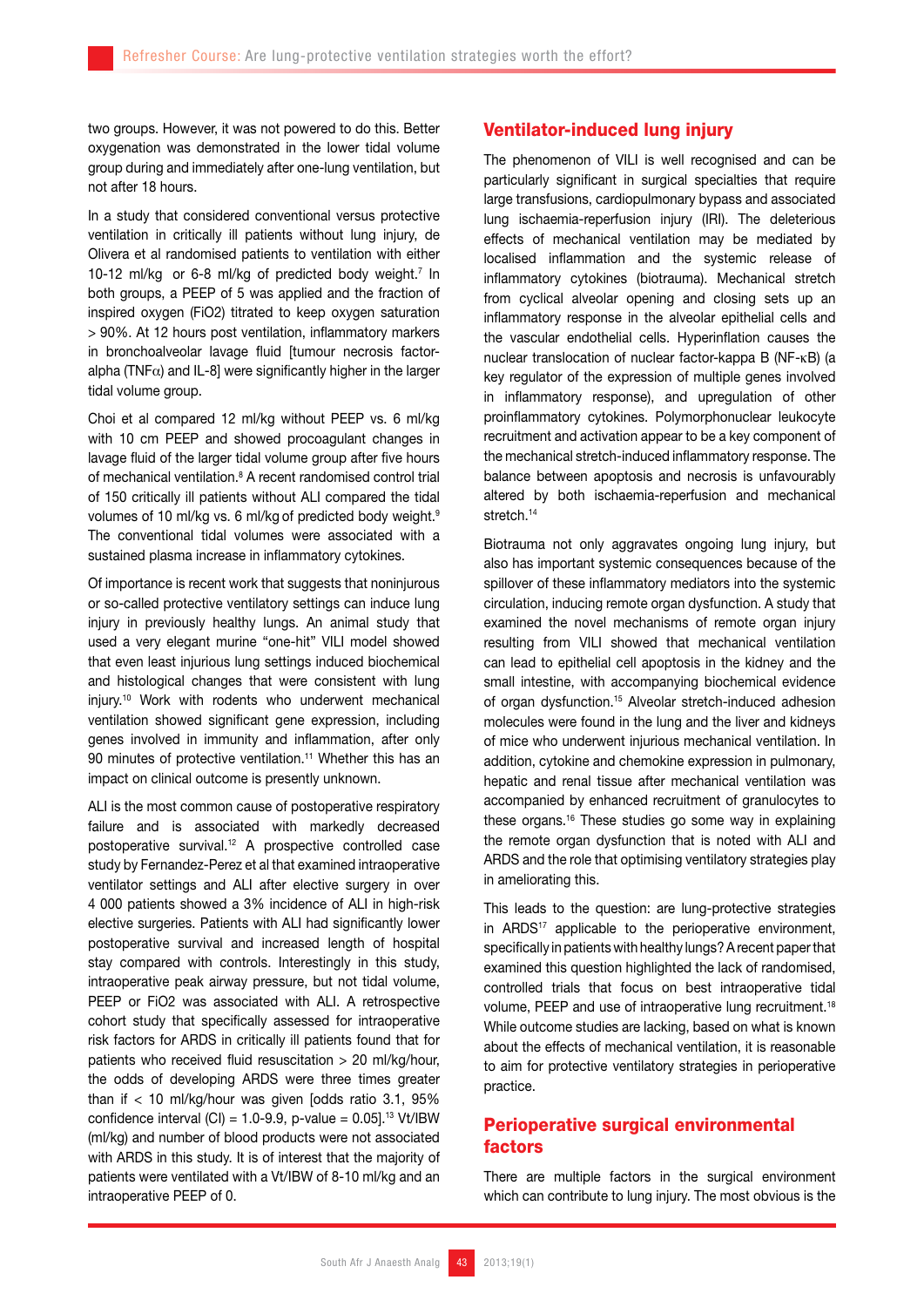surgical approach. Site of operation is an important predictor of pulmonary complications, with upper abdominal and thoracic incisions being the most important<sup>19</sup> (any surgery that approaches the diaphragm). A decrease in respiratory complications has been documented when major cavity procedures are carried out with minimally invasive versus open techniques.20,21 Atelectasis occurs frequently following open surgical procedures and in up to 90% of patients who undergo general anaesthesia.<sup>22</sup> It is a pathological state that can contribute to or attenuate lung injury. Thus, anaesthesiologists must be aware of techniques to avoid or treat it.<sup>23</sup> While open to debate, retrospective<sup>24,25</sup> and prospective26 studies have shown that appropriate thoracic epidural analgesia reduces the incidence of respiratory complications (atelectasis, pneumonia and respiratory failure) after major abdominal and thoracic surgery. The benefits of epidural analgesia seem to be in direct proportion to the severity of the underlying lung disease in the patients. Patients with chronic obstructive pulmonary disease seem to derive the most benefit from epidural analgesia.<sup>27</sup> Reviews that compared paravertebral block (PVB) with epidural analgesia in patients undergoing thoracic surgery showed equivalent analgesia efficacy, but a better sideeffect profile and lower complication rate with PVB.28,29 In the postoperative period, aggressive physiotherapy with continuous positive airway pressure in patients who develop early desaturation after major abdominal surgery leads to lower rates of major respiratory complications.<sup>30</sup>

### One-lung ventilation

Anaesthesiologists are faced with a heterogeneous patient group, in terms of underlying pathology and surgical procedure that requires one-lung ventilation. Both the patient's pathology and the surgical procedure can predispose to, or cause ALI. ALI has been described since one-lung ventilation (OLV) was first employed in thoracic surgery. The most publicised report is a compilation of 10 pneumonectomy cases published in 198431 which focused on the role of intravenous overhydration as a cause of postpneumonectomy pulmonary oedema. Considerable work has subsequently followed, and understanding the risk factors, mechanisms of injury and management strategies for (what is now termed) post-thoracotomy ALI has greatly advanced.

A thorough retrospective study of 806 pneumonectomies found a 2.5% incidence of post-pneumonectomy pulmonary oedema, with 100% mortality in affected patients.32 There was no difference in perioperative fluid balance between post-pneumonectomy ALI cases (24-hour fluid balance 10 ml/kg) versus matched pneumonectomy controls (13 ml/kg). Authors used rigorous fluid restriction, compared to other reports,<sup>33</sup> suggesting that limiting intraoperative fluids might decrease, but not eliminate ALI. Post-pneumonectomy pulmonary ALI has been shown to have a bimodal distribution of onset.<sup>34</sup> Late cases presented

3-10 days postoperatively and were secondary to obvious causes, such as bronchopneumonia and aspiration. Early or "primary" ALI presented on postoperative days 0-3. Four factors were independent significant predictors of primary ALI: high intraoperative ventilation pressures, excessive intravenous volume replacement, pneumonectomy and preoperative alcohol abuse. Looking specifically at ventilation pressures, Licker et al used a baro-trauma index that took into account both the duration of OLV and the increased inspiratory pressure. This index represented the strongest risk factor for ALI (an approximately threefold increase risk if positive inspiratory pressure (PIP)  $\geq$  25 cmH20 vs. PIP = 15 cmH<sub>2</sub>O).

The known facts about ALI following lung surgery include an incidence following pneumonectomy of 2-4%, greater frequency of right versus left pneumonectomy, symptom onset 1-3 days post surgery, high associated mortality (25-50%), and resistance to standard therapies. While ALI occurs after lesser resections, e.g. lobectomy, it has a much lower mortality rate. Of note, in eight out of nine cases which developed unilateral ALI following lobectomy, the ALI was in the nonoperated, i.e. the ventilated, lung.<sup>35</sup> While there is an association between postoperative ALI and fluid overload, the noncardiogenic nature of the pulmonary oedema (low and normal pulmonary occlusion pressures) and the protein-rich oedema fluid is much more in keeping with an ARDS-type picture, with endothelial damage playing a key role. Postoperative increases in lung permeability of the nonoperated lung have been demonstrated after pneumonectomy, but not lobectomy.36 This capillary-leak injury may be because of an inflammatory cascade that affects even the nonoperative lung that is triggered by lung resection and is proportional to the amount of lung resected.37,38 Free radical oxygen generation in patients with lung cancer relates to the duration of OLV.<sup>39</sup> While there is no single mechanism to explain ALI post lung resection, a unifying hypothesis is that there is a spectrum of ALI that occurs during all lung resections. The more extensive the resection, the more likely there is to be postoperative injury. End-inspiratory lung volume is a key factor in VILI.<sup>40</sup> Many patients, especially emphysema patients, develop auto-PEEP with OLV,<sup>41</sup> thus inspiration begins at a lung volume above functional residual capacity (FRC). Using large tidal volumes (10-12 ml/kg) during OLV in such patients produces end-inspiratory at levels that may cause or contribute to ALI. The effects of PEEP during OLV are variable and very much dependent on the lung mechanics of the individual patient. Initial studies suggest that it leads to a deterioration of arterial oxygenation.42 Most COPD patients develop auto-PEEP during OLV, leading to hyperinflation and increased shunt.43 However, patients with normal lung parenchyma, or those with restrictive lung diseases, tend to fall below their FRC at end-expiration during OLV and benefit from external PEEP.

Avoiding atelectasis is important in preventing setting up a pre-inflammatory state that leads to injury in both the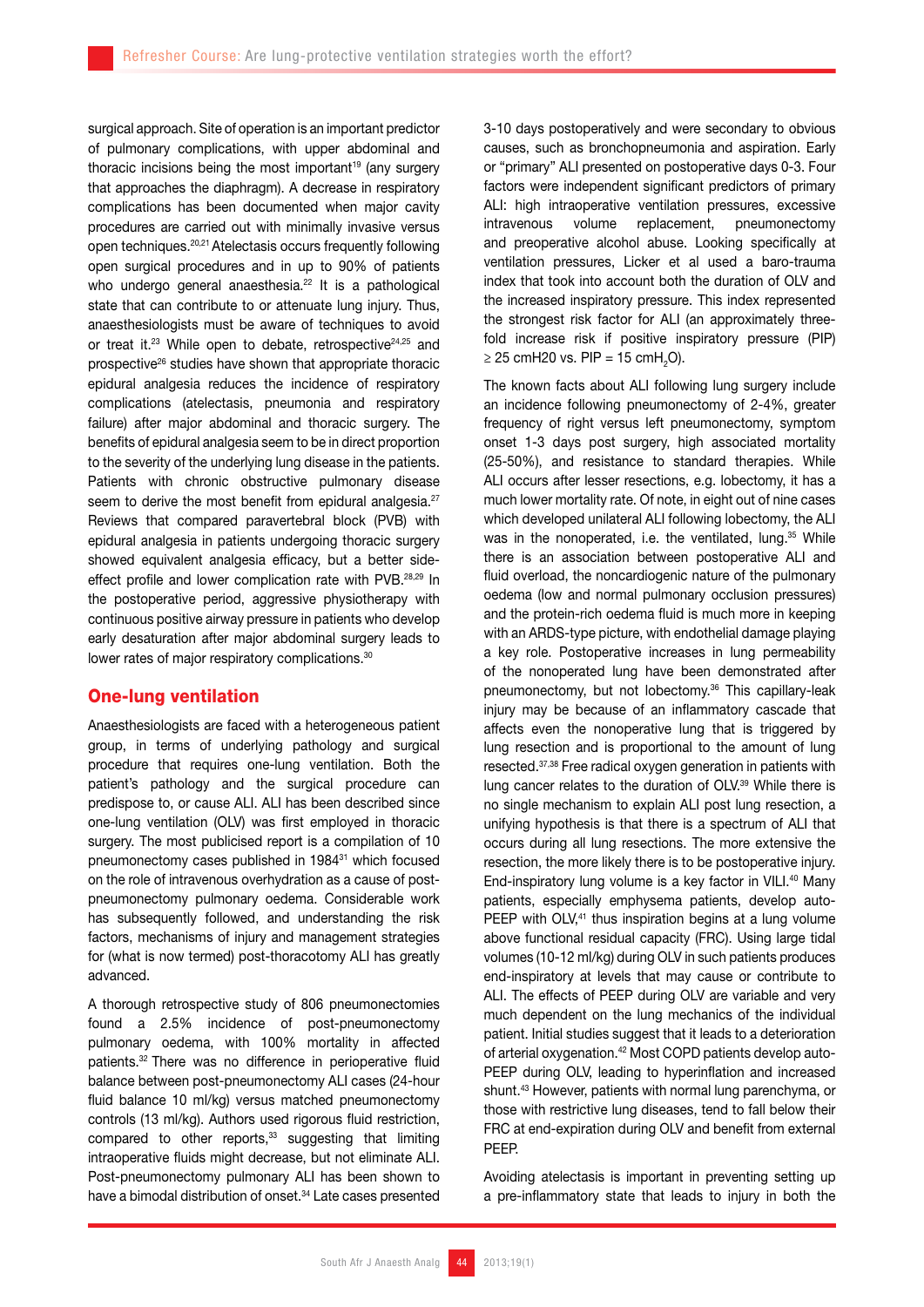atelectatic lung and the ventilated portions of the lung which become hyper-inflated.<sup>44</sup> Just as in two-lung ventilation, high tidal volumes in OLV cause or contribute to ALI. In a rabbit model of OLV during isolated perfusion, large tidal volume (8 ml/kg) ventilation produced a picture of ALI that was absent in animals randomised to a lung-protective ventilation pattern (4 ml/kg plus PEEP).<sup>45</sup> Large pulmonary resections (pneumonectomy or bi-lobectomy) should be considered to be associated with some degree of ALI. ALI was diagnosed radiographically in 42% of pneumonectomy patients who had been ventilated with peak airway pressures > 40 cmH $_{\textrm{\tiny{2}}}$ O. $^{46}$  A retrospective study found that post-pneumonectomy respiratory failure was associated with the use of higher intraoperative tidal volumes (8.3 ml/kg vs. 6.7 ml/kg in those patients who did not develop respiratory failure).<sup>47</sup> Thus, current understanding of post-thoracotomy ALI supports applying the management strategies of least injurious lung ventilation: keeping FiO2 as low as acceptable, varying tidal volumes,<sup>48</sup> beginning inspiration at FRC and avoiding atelectasis with frequent recruitment manoeuvres.49 An observational study by Licker et al in patients who underwent lung cancer surgery would seem to confirm this.<sup>50</sup> Using a protective lung ventilation strategy (Vt < 8 ml/kg predicted body weight, pressure control ventilation, peak inspiratory pressures  $<$  35 cmH<sub>2</sub>O, external PEEP 4-10 cm and frequent recruitment manoeuvres) in a protocol group (558 patients) versus conventional ventilation in a historical group (533 patients). A decreased incidence of ALI (3.7% to 0.9%, p-value < 0.01), atelectasis (8.8 to 5.0, p-value = 0.018), fewer ICU admissions (2.5% vs. 9.4%, p-value < 0.001) and shorter hospital stay was shown.

Hypercarbia that results from smaller minute volumes should be tolerated. Permissive hypercapnia has become a central component of protective ventilatory strategies and humans have been shown to be remarkably tolerant of even extreme hypercarbia.<sup>51</sup> Minimising pulmonary capillary pressure by avoiding overhydration for patients undergoing pneumonectomy is reasonable, while it should be acknowledged that not all perioperative increases in pulmonary artery pressures are owing to intravascular volume replacement. Finally, it must be appreciated that not all hyperinflation of the residual lung occurs in the operating room. The use of a balanced chest drainage system, following pneumonectomy, to keep the mediastinum in neutral position and avoid hyperinflation of the residual lung, has been suggested as a way of contributing to a decrease in ALI in some centres.<sup>52</sup>

# The role of volatile anaesthetic agents in lung protection

Volatile agents have immune-modulatory effects. Considerable work has been carried out, especially in the cardiac setting, on the role of volatiles in IRI and in pre- and

post-conditioning. Recent studies of models of ALI during OLV and in cases of lung ischaemia reperfusion<sup>53</sup> suggest that volatiles may act as pre- and post-conditioning agents that induce lung protection by inhibition of the expression of proinflammatory mediators. Isoflurane pretreatment in an endotoxin-mediated animal model of lung injury exerted protective effects, as evidenced by the reduction of polymorphonulcear recruitment and microvascular protein leakage.54 Post-conditioning with sevoflurane attenuated lung damage and preserved lung function in an in vivo rat ALI model.<sup>55</sup>

In a prospective study, patients undergoing thoracic surgery with OLV were randomised to either propofol or sevoflurane anaesthesia.56 An attenuated inflammatory reaction was shown when assessing inflammatory markers in the nonventilated lung. Significantly, the sevoflurane group had an improved outcome and a significantly lower overall number of adverse events.

A study which compared the OLV (Vt 10 ml/kg) with desflurane versus propofol anaesthesia examined the inflammatory response in the ventilated lung.<sup>57</sup> The inflammatory markers IL-8, IL-10, polymorphonuclear elastase and TNF $\alpha$  were significantly lower in the desflurane group.

While considerable work remains to be carried out, this exciting work indicates a role for volatiles in attenuating the proinflammatory response in the lungs to a host of insults, whether this is pre-, during or post-insult.

# Transfusion-related lung injury

TRALI has emerged as a leading cause of transfusion morbidity and mortality.58 A disproportionate number of cases have occurred in the perioperative period.<sup>59</sup> Anaesthesiologists are routinely involved in transfusion decisions and are well placed to decrease the incidence and the morbidity and mortality of TRALI. Diagnostic criteria consist of hypoxia or bilateral pulmonary oedema during or within six hours of transfusion, in the absence of circulatory overload.<sup>60</sup>

Difficulties lie when patients have other risk factors for ALI, pre-existing ALI and in subtle cases which may not meet current criteria. The exact pathogenesis is not completely understood.61,62 While an immune antibody-mediated mechanism is implicated in most cases, with good supporting experimental and clinical evidence, supporting antibodies are not found in 15% or more of cases. Thus, an antibody independent two-hit model has been proposed. The antibody-mediated mechanism is primarily due to leukoagglutinating antibodies in the transfused plasma binding to recipient neutrophils. These antibody-bound neutrophils are activated and sequestered in the lung where complement activation and the release of neutrophil bioactive products results in endothelial damage, capillary leak and ALI. Implicated antibodies are human leukocyte antigens class I and II and neutrophil-specific antibodies.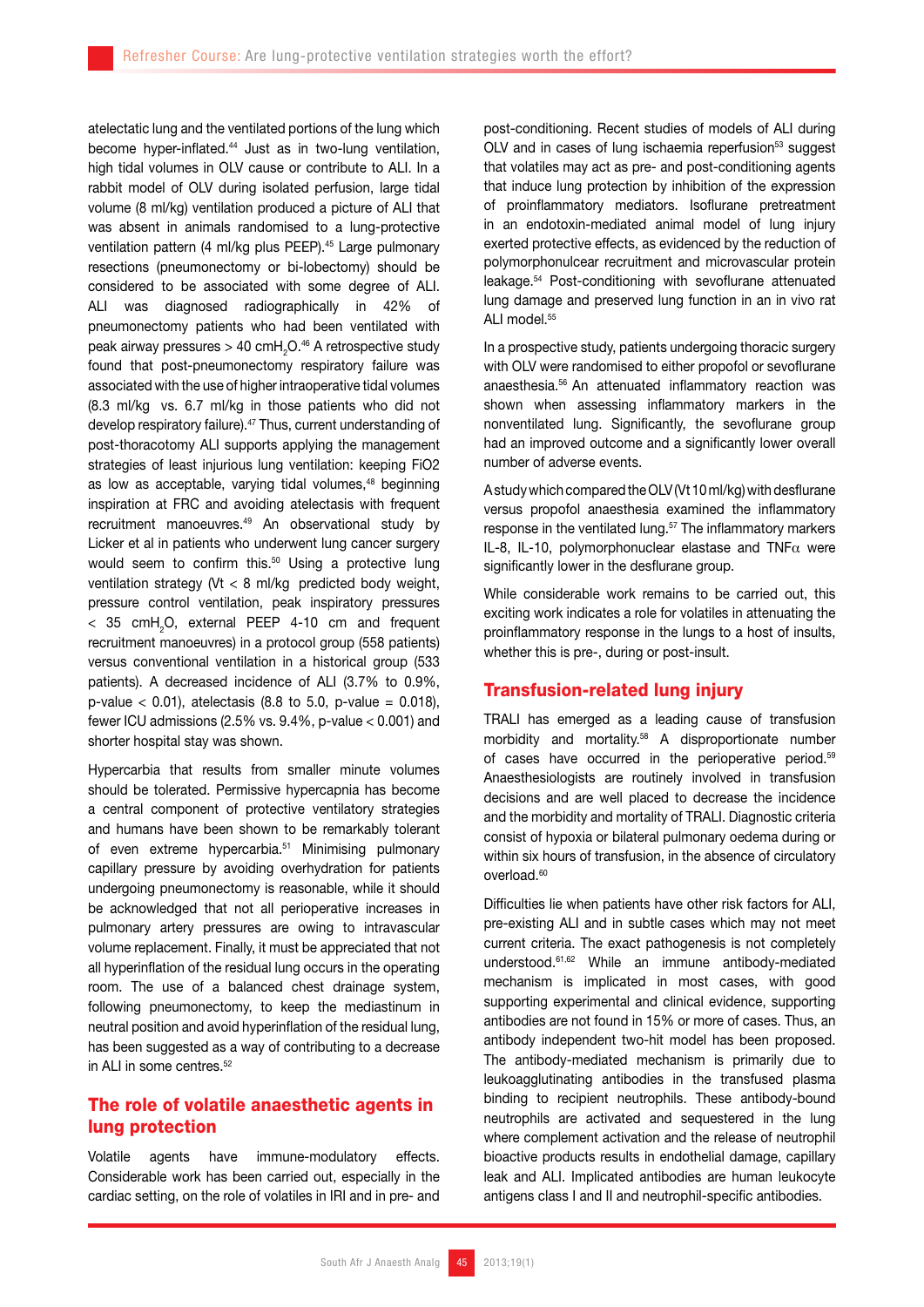The two-hit model postulates that an initial insult, e.g. sepsis, surgery and trauma, to the vascular endothelium results in endothelial activation, causing the release of cytokines and adhesion molecules. Neutrophils are then attracted, primed and sequestered in the lung in this proinflammatory milieu. A second hit, by the transfusion of biological response modifiers, activates these sequestered neutrophils, resulting in the release of oxidases and proteases, and causing endothelial damage and subsequent ALI.

Both mechanisms have their limitations, but it seems reasonable that both may occur and that TRALI may represent the final common pathway of neutrophil activation and subsequent endothelial injury. True incidence is unknown because of the fact that standardised definitions have only recently been developed, but a prospective cohort study that examined an ICU population that used current definitions reported an 8% incidence (901 patients). Plasma and platelets had the highest associations.<sup>63</sup> Mortality was estimated at 5-10%. All blood products were implicated. Most of the products contained more than 50 ml of plasma. Data suggest that plasma and apheresis platelets have the highest component risk.<sup>64</sup>

Strategies to prevent transfusion services include, but are not limited to, fresher products, washed components and plasma that derives primarily or exclusively from male donors (donations from multiparous females should be avoided).The appropriate use of blood products and avoiding further lung injury are of the utmost importance for the anaesthesiologist. Transfusion triggers must be individualised for each patient and aimed at clinical endpoints. Prothrombin complex concentrates may have a future role in place of fresh frozen plasma. There is certainly a sound theoretical basis for this.

## Cardiopulmonary bypass

Pulmonary dysfunction post cardiopulmonary bypass (CBP) is a well described but poorly understood phenomenon.<sup>65</sup> While the incidence of ARDS post CBP is low (< 2%), the mortality associated with it is high  $($  > 50%).<sup>66</sup> While the systemic inflammatory response syndrome that is initiated by CPB plays a major role, the pulmonary insult is multifactorial and does not relate to the bypass itself. Extra CPB factors are general anaesthesia, sternotomy and breaching of the pleura. Intra-CPB factors include but are not limited to hypothermia, blood contact with artificial surfaces, IRI, administration of blood products and ventilatory arrest.

It must be emphasised that the above strategies, while having good theoretical basis, have showed inconsistent results in the literature in terms of improving pulmonary outcome. Protective postoperative ventilatory strategies of these at-risk lungs is key.

A randomised, control trial compared the use of nonprotective high tidal volumes (10-12 ml/kg) plus low PEEP (2-3  $\text{cmH}_{2}$ O), versus lung-protective low tidal volumes (8 ml/kg) plus high PEEP (10 cmH<sub>2</sub>O), in patients ventilated for six hours following cardiopulmonary bypass for coronary artery bypass surgery.<sup>67</sup> Serum and bronchiolar lavage levels of the inflammatory cytokines IL-6 and IL-8 were significantly increased at six hours only in the nonprotective ventilation group.

### Ultra-protective lung ventilation

The concept of ultra-protective ventilation is next on the continuum of lung-protective ventilation in ALI and ARDS. This concept utilises pumpless extracorporeal lung assist, specifically the Novalung® iLA Membrane Ventilator and near-static ventilation. A brief description of the Novalung® is appropriate. It is a membrane ventilator that allows  $\mathsf{O}_2$  and  $CO<sub>2</sub>$  gas exchange via simple diffusion.<sup>68</sup> The membranes are biocompatible and provide a nonthrombogenic surface. It is designed to work without a mechanical pump in an arteriovenous configuration, thus requiring an adequate mean arterial pressure to drive flow. Flow rates are typically 1-2 l/minute, or approximately 15% of cardiac output. CO<sub>2</sub> clearance is controlled by varying the oxygen flow rate. It must be noted that oxygenation may be variable and may not be sufficient in severe hypoxic disorders. Compared with conventional extracorporeal membrane oxygenation, the Novalung® is a simple, pumpless portable device. Anti-coagulation requirements are considerably reduced with a partial thromboplastin time target of 55 seconds. Bleeding complications and blood product requirements are significantly less.

ARDSNet and animal data demonstrate that when compared with 6-12 ml/kg, lower tidal volumes of 3 ml/kg, significantly reduce endothelial and epithelial injury.<sup>69,70</sup> In other words, "protective" tidal volumes can still induce VILI. However, clearance of  $CO<sub>2</sub>$  and oxygenation become an issue at these lower minute volumes. The Novalung® allows for this marked reduction in minute ventilation and the simultaneous correction of  $\mathsf{PaCO}_2$  and pH. An animal model of post-pneumonectomy ARDS using the Novalung® and tidal volumes of 2.2 ml/kg and a respiratory rate of 6, showed significantly better outcomes than that of conventional lung protective strategies.71 Numerous case reports in humans in a variety of clinical scenarios have been encouraging.<sup>72-75</sup> Tidal volumes  $\leq$  3 ml/kg, low inspiratory plateau pressure, high PEEP and low respiratory rates are all possible with the Novalung® in situ, causing less VILI and subsequent remote secondary organ failure. While this technique is not currently the standard of care, it represents an exciting area for further clinical research, with significant benefits for patients with respiratory failure refractory to conventional therapy and potential application for use as part of an ultraprotective lung protection strategy.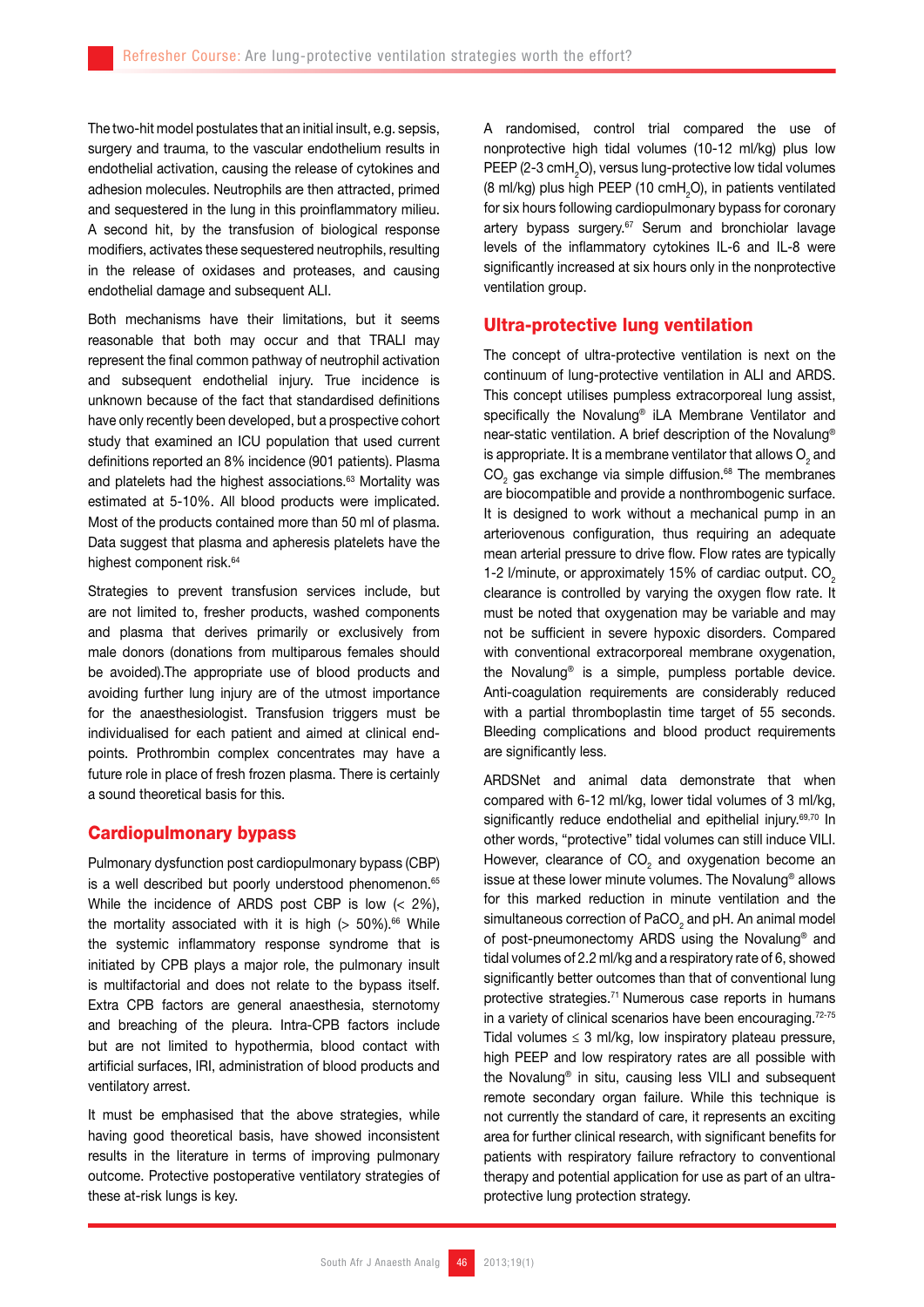## Fluids, inflammation and the glycocalyx

A retrospective cohort study that specifically examined intraoperative risk factors for ARDS in critically ill patients found that for patients receiving fluid resuscitation > 20 ml/ kg/hour, the odds of developing ARDS were three times greater than if < 10 ml/kg/hour was given (odds ratio 3.1, 95% CI = 1.0-9.9, p-value =  $0.05$ ).<sup>76</sup> In this study, Vt/IBW (ml/kg) and number of blood products were not associated with ARDS. Of interest is the fact that the majority of patients were ventilated with a Vt/IBW of 8-10 m/kg and an intraoperative PEEP of 0. It has long been a concern that excess amounts of intravenous fluids predispose patients to develop ALI.

However, it has been a conflicting concern for anaesthesiologists that fluid restriction in thoracic surgery may contribute to postoperative renal dysfunction, which was previously reported to be associated with a very high (19%) mortality.<sup>77</sup> In a recent review of  $> 100$  pneumonectomies at our institution, acute kidney injury (AKI), as defined by the RIFLE classification (risk, injury, failure, loss of kidney function, and end-stage kidney disease), $78$  occurred in 22% of patients.79 However, there was no association of AKI with fluid balance and there was no increased 30-day mortality in AKI patients. AKI was associated with preoperative hypertension and complex surgical procedures, such as extra-pleural pneumonectomy. A similar retrospective study that observed pulmonary resection patients found that AKI, as defined by the Acute Kidney Injury Network criteria, which occurred in 67 out of 1 129 (6%) patients, was not associated with a statistically significant increase in mortality versus that found in non-AKI patients (3% vs. 1%).80

Fluid requirements vary widely between patients and procedures, and ultimately represent the sum of preoperative deficits, maintenance requirements and ongoing losses. Fluid management for major oesophageal surgery is particularly challenging. Preoperative fluid deficits in patients with severe oesophageal disease may be substantial, though they have not been well defined.<sup>81</sup> Fluid requirements in patients undergoing oesophageal procedures may be complicated by the fact that they may be relatively hypovolaemic after long preoperative fasts, particularly if oesophageal obstruction or dysphagia have limited fluid intake. Perioperative losses occur via a number of mechanisms, including urinary, gastrointestinal and evaporative losses, bleeding and interstitial fluid shifting. This shift of fluid from the vascular compartment into the interstitial space accompanies surgical trauma and is likely to reflect vascular injury and loss of endothelial integrity. So called third-space losses describe fluid loss into noninterstitial extracellular spaces which are not in equilibrium with the vascular compartment and are thus considered to be a "nonfunctional" extra-cellular fluid compartment. However, it is very possible that the "third space" does not exist and was described as a result of measurement errors in early studies on the fluid compartments in the body.<sup>82</sup>

One of the factors which complicates fluid management during oesophageal resection is that thoracic epidural analgesia has been shown to improve outcome for these patients,<sup>83</sup> but its use tends to contribute to hypotension. Hypotension is well known to contribute to ischaemia of the gut anastomosis<sup>84</sup> and treatment with excessive fluids is likely to exacerbate the problem.<sup>85</sup> Many surgeons are concerned about the effects of vasopressors on the anastomotic gut blood flow.86 However, several recent animal studies have suggested that treatment of intraoperative hypotension with norepinephrine does not cause any reduction in gut blood flow.87,88

An ideal fluid regimen for major surgeries, including oesophageal surgery, is individualised and optimises cardiac output and oxygen delivery, while avoiding excessive fluid administration. There is some evidence that fluid therapies which are designed to achieve individualised and specific flow-related haemodynamic end-points, such as stroke volume, cardiac output or measures of fluid responsiveness, such as stroke volume variation (collectively referred to as goal-directed fluid therapy), may provide a superior alternative to fixed regimens or those based on static measures of cardiac filling. For example, central venous pressure does not predict fluid responsiveness or correlate with circulating blood volume after transthoracic oesophagectomy.89,90

In addition to the potential importance of the amount and timing of fluid administration, there is some clinical evidence that the choice of fluid type may be important in affecting clinical outcomes.91 Intravascular colloid retention during the treatment of hypovolaemia may approach 90% vs. 40% when administered during normovolaemia.<sup>92</sup>

The relationship of hydrostatic and oncotic pressure to determine fluid flux across a semi-permeable membrane was described in a classic equation that was developed by Starling in 1896.<sup>92</sup> Several clinical observations, such as the relative resistance of the intact organism to develop oedema and the inability of therapy with hyperoncotic agents to draw fluid from the pulmonary interstitium into the vascular compartment, are not explained by the Starling formula.<sup>93</sup> This discrepancy is now attributed to the glycocalyx, a microcilial layer that lines the endothelium and acts as a molecular sieve. This layer tends to increase the oncotic pressure on the inner surface of the endothelium and decrease leukocyte and platelet adhesion to the endothelium. The glycocalyx deteriorates during IRI and in the presence of a wide variety of inflammatory mediators, such as cytokines, and probably contributes to the increased vascular permeability that is observed in these situations. Also, the glycocalyx deteriorates in the presence of atrial natriuretic peptide and may explain the increase in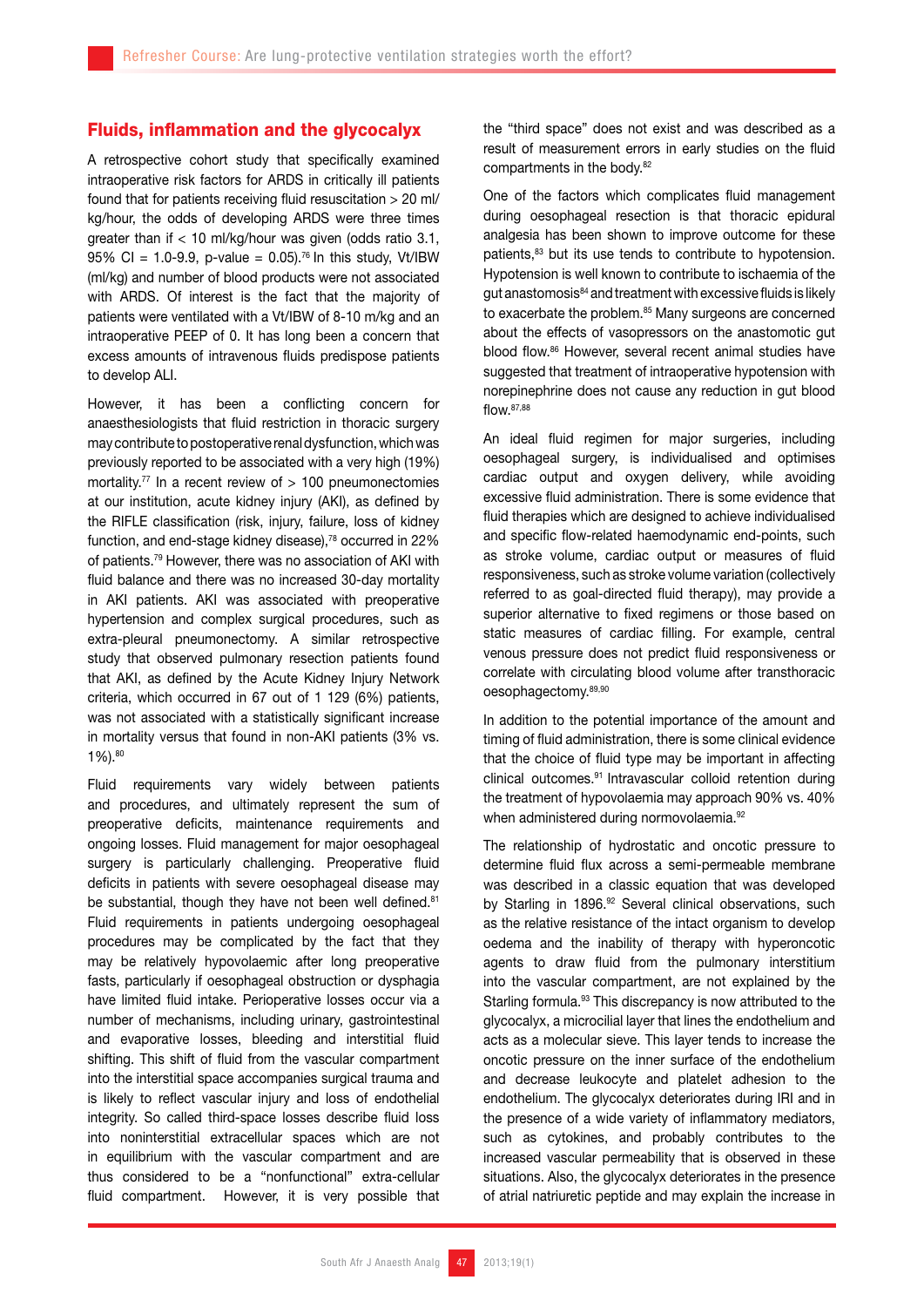plasma protein filtration that has been noted with colloid boluses. Protecting the glycocalyx may be one of the anaesthesiologist's most important duties perioperatively.

### Other therapies for lung protection

Beyond those already discussed, several therapies may play a future role in lung protection. The place of permissive hypercapnia in protective ventilation has been alluded to earlier, but as found in the original ARDSNet data, may be protective in the presence of higher Vt.<sup>94</sup> Hypercapnic acidosis is protective in a variety of models of ALI. Beneficial effects include attenuation of lung neutrophil recruitment, pulmonary and systemic cytokine concentrations, cell apoptosis and free radical injury.<sup>95</sup> Inhaled hydrogen sulphide shows beneficial effects in a model of VILI via the inhibition of inflammatory and apoptotic responses, independent of its effects on body temperature.<sup>96</sup> Inhaled aerosolised activated protein C in a sheep model of ALI demonstrated improved oxygenation, as well as lung aeration, as assessed by computed tomography scan.<sup>97</sup> ß-adrenergic agonists have potential benefits as they increase the rate of alveolar fluid clearance by increasing cellular cyclic adenosine monophosphate and have antiinflammatory properties.<sup>98</sup>

A randomised control trial in 40 patients with ALI showed a decrease in extravascular lung water and plateau airway pressure with intravenous salbutamol, although it showed no difference in outcome.<sup>99</sup> Randomised placebocontrolled trials on several different therapies, including surfactant, prone positioning, inhaled nitric oxide and antiinflammatories, have not shown significant clinical benefits in patients with established ALI.<sup>100</sup> While it is unreasonable to expect there to be a single therapy or "magic bullet" that will prevent ALI, the above exciting research holds promise in furthering the understanding and management of injured or at-risk lungs.

### **Summary**

To summarise what is known:

- Nonphysiological ventilation in healthy lungs induces ALI.
- Protective lung ventilation in patients with ALI and ARDS improves outcome.
- Protective lung ventilation in noninjured lungs, and in the absence of a primary pulmonary insult, may initiate VILI, as evidenced by inflammatory markers.
- • VILI has important implications that are remote to the lungs and may be associated with significant morbidity and mortality.
- Volatile anaesthetics may have a lung-protective effect.
- • Excess fluids may contribute to perioperative lung injury.

Anaesthesiologists manage a heterogeneous group of patients in the perioperative period, from patients with healthy lungs and patients with at-risk lungs, to patients with established ALI and ARDS. More patients are at risk of acquiring ALI during surgery than previously thought. Appropriate perioperative management may prevent or ameliorate this lung injury. Although evidence is lacking from randomised controlled trials, applying protective ventilatory strategies is a reasonable approach, based on the current understanding of mechanical ventilation and lung injury.

#### **References**

- 1. Slinger P, Kilpatrick B. Perioperative lung protective strategies in cardiothoracic anesthesia. Anesthesiol Clin. 2012;30(4):607-628.
- 2. Bendixen HH, Hedley-White J, Laver MB. Impaired oxygenation in surgical patients during general anesthesia with controlled ventilation: a concept of atelectasis. New Eng J Med. 1963;269:991-996.
- 3. Tenny SM, Remmers JE. Comparative quantitative morphology of the mammalian lung: diffusing area. Nature. 1963;197:54-56.
- 4. Gajic O, Dara SI, Mendez JL, et al. Ventilator-associated lung injury in patients without acute lung injury at the onset of mechanical ventilation. Crit Care Med. 2004;32(9):1817-1824.
- 5. Gajic O, Frutos-Vivar F, Esteban A, et al.Ventilator settings as a risk factor for acute respiratory distress syndrome in mechanically ventilated patients. Intensive Care Med. 2005;31(7):922-926.
- 6. Michelet P, D'Journo X-B, Roch A, at al. Protective ventilation influences systemic inflammation after esophagectomy: a randomized controlled study. Anesthesiol. 2006;105(5):911-919.
- 7. de OliveiraRP, Hetzel MP, Silva M, et al. Mechanical ventilation with high tidal volume induces inflammation in patients without lung disease. Crit Care. 2010;14(2):R39.
- 8. Choi G, Wolthuis EK, Bresser P, et al. Mechanical ventilation with lower tidal volumes and positive end-expiratory pressure prevents alveolar coagulation in patients without lung injury. Anesthesiology. 2006;105(4):689-695.
- 9. Determann R, Royakkers A, Wolthuis EK, et al. Ventilation with lower tidal volumes as compared with conventional tidal volumes for patients without acute lung injury: a preventive randomized controlled trial. Crit Care. 2010;14:R1.
- 10. Wolthuis EK, Vlaar APJ, Choi G, et al. Mechanical ventilation using non-injurious venilation settings causes lung injury in the absence of pre-existing lung injury in healthy mice. Crit Care. 2009;13(1):R1.
- 11. Ng CSH, Song Wan, Ho AMH, Underwood MJ. Gene expression changes with a "non-injurious" ventilation strategy. Crit Care. 2009;13(2):403.
- 12. Fernandez-Perez ER, Sprung J, Alessa B, et al. Intraoperative ventilator settings and acute lung injury after elective surgery: a nested case control study. Thorax. 2009;64(2):121-127.
- 13. Hughes C, Weavind L, Banerjee A, et al. Intraoperative risk factors for acute respiratory distress syndrome in critically ill patients. Anesth Analg. 2010;111(2):464-467.
- 14. Lionetti V, Recchia FA, Ranieri VM. Overview of ventilator-induced lung injury mechanisms. Curr Op Crit Care. 2005;11(1):82-86.
- 15. Imai Y, Parodo J, Kajikawa O, et al. Injurious mechanical ventilation and end-organ epithelial cell apoptosis and organ dysfunction in an experimental model of acute respiratory distress syndrome. JAMA. 2003;289(16):2104-2112.
- 16. Hegeman MA, Henmus MP, Heijnen CJ, et al. Ventilator-induced endothelial activation and inflammation in the lung and distal organs. Crit Care. 2009;13(6):R182.
- 17. Ventilation with lower tidal volumes as compared with traditional tidal volumes for acute lung injury and the acute respiratory distress syndrome. The Acute Respiratory Distress Syndrome Network. New Eng J Med. 2000;342918):1301-1308.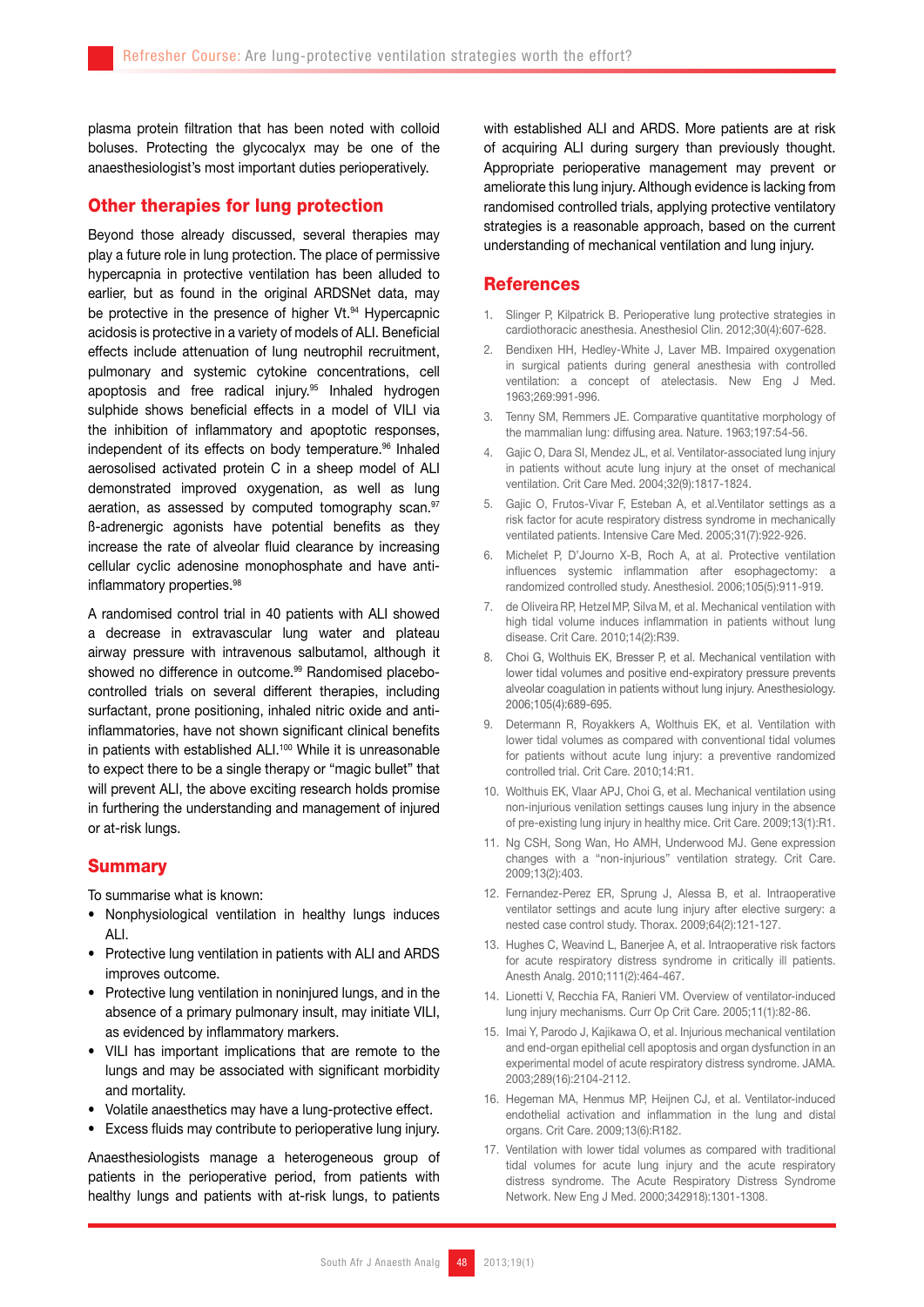- 18. Beck-Schimmer B, Schimmer RC. Perioperative tidal volume and intraoperative open lung strategy in healthy lungs: where are we going? Best Pract Res Clin Anaesthesiol. 2010;24(2):199-210.
- 19. Smetana GW. Postoperative pulmonary complications: an update on risk assessment and reduction. Cleve Clin J Med. 2009;76 Suppl 4:S60-S65.
- 20. Weller WE, Rosati C. Comparing outcomes of laparoscopic versus open bariatric surgery. Annal Surg. 2008;248(1):10-15.
- 21. Ramivohan SM, Kaman L, Jindal R, et al. Postoperative pulmonary function in laparscopic versus open cholecystectomy: prospective, comparative study. Indian J Gastroenterol. 2005;24(1):6-8.
- 22. Duggan M, Kavanagh B. Pulmonary atelectasis: a pathogenic perioperative entity. Anesthesiol. 2005;102(4):834-854.
- 23. Tusman G, Bohm SH, Suarez-Shipman F. Alveolar recruitment improves ventilatory efficiency of the lungs during anesthesia. Can J Anaesth. 2004;51(7):723-727.
- 24. Ballantyne JC, Carr DB, de Ferranti S. The comparative effects of postoperative analgesic therapies on pulmonary outcome: cumulative meta-analysis of randomized, controlled trials. Anesth Analg. 1998;86(3):598-612.
- 25. Liu SS, Wu CL. Effect of postoperative analgesia on major postoperative complications: a systematic update of the evidence. Anesth Analg. 2007;104(3)3:689-702.
- 26. Rigg J, Jamrozik K, Myles P, et al. Epidural anaesthesia and analgesia and outcome after major surgery: A randomized trial. Lancet. 2002;359(9314):1276-1282.
- 27. Licker MJ, Widikker I, Robert J, et al. Operative mortality and respiratory complications after lung resection for cancer: impact of chronic obstructive pulmonary disease and time trends. Ann Thorac Surg. 2006;81(5):1830-1838.
- 28. Scarci M, Joshi A, Attia R. In patients undergoing thoracic surgery is paravertebral block as effective as epidural analgesia for pain management. Interactive CardioVascular & Thoracic Surgery. 2010;10:9296.
- 29. Davies RG, Myles PS, Graham JM. A comparison of the analgesic efficacy and side effects of paravertebral vs. epidural blockade for thoracotomy: a systematic review and meta-analysis of randomized trials. BJA. 2006;96(4):418-426.
- 30. Squadrone V, Coha M, Cerutti E, et al. Continuous positive airway pressure for the treatment of postoperative hypoxemia: a randomized controlled trial. JAMA. 2005;293(5):589-595.
- 31. Zeldin RA, Normadin D, Landtwing BS, Peters RM. Postpneumonectomy pulmonary edema. J Thorac Cardiovasc Surg. 1984;87(3):359-365.
- 32. Turnage WS, Lunn JL. Postpneumonectomy pulmonary edema: a retrospective analysis of associated variables. Chest. 1993;103(6):1646-1650.
- 33. Waller DA, Gebitekin C, Saundres NR, Walker DR. Noncardiogenic pulmonary edema complicating lung resection. Annal Thorac Surg. 1993;55(1):140-143.
- 34. Licker M, de Perrot M, Spiliopoulos A, et al. Risk factors for acute lung injury after thoracic surgery for lung cancer. Anesth Anal. 2003;97(9):1558-1565.
- 35. Padley SPG, Jordan SJ, Goldstraw P, et al. Asymmetric ARDS following pulmonary resection: CT findings initial observations. Radiol. 2002;223(2):468-473.
- 36. Waller DA, Keavey P, Woodfine L, Dark JH. Pulmonary endothelial permeability changes after major resection. Annal Thorac Surg. 1996;61(5):1435-1440.
- 37. Williams EA, Quinlan GJ, Goldstraw P, et al. Postoperative lung injury and oxidative damage in patients undergoing pulmonary resection. Eur Respir J. 1998;11(5):1028-1034.
- 38. Tayama K, Takamori S, Mitsuoka M, et al. Natriuretic peptides after pulmonary resection. Annal Thorac Surg. 2002;73(5):1582-1586.
- 39. Misthos P, Katsaragakis S, Milingos N, et al. Postresectional pulmonary oxidative stress in lung cancer patients. The role of one-lung ventilation. Eur J Cardiothorac Surg. 2005;27(3):370-383.
- 40. Dreyfuss D, Soler P, Basset G, Saumon G. High inflation pressure pulmonary edema. Respective effects of high airway pressure, high tidal volume, and positive end-expiratory pressure. Am Rev Respir Dis. 1988;137(5):1159-1164.
- 41. Slinger P, Hickey DR. The interaction between applied PEEP and Auto-PEEP during one-lung ventilation. J Cardiothorac Vasc Anesth. 1998;12(2):133-136.
- 42. Capan LM, Turndorf H, Patel C, et al. Optimization of arterial oxygenation during one-lung anesthesia. Anesth Analg. 1980;59(11):847-851.
- 43. Slinger PD, Kruger M, McRae K, Winton T. Relation of the static compliance curve and positive end-expiratory pressure to oxygenation during one-lung ventilation. Anesthesiol. 2001;95(5):1096-1102.
- 44. Muders T, Wrigge H. New insights into experimental evidence on atelectasis and causes of lung injury. Best Pract Res Clin Anesthesiol. 2010;24(2):171-182.
- 45. Gama de Abreu M, Heintz M, Heller A, et al. One-lung ventilation with high tidal volumes and zero positive end-expiratory pressure is injurious in the isolated rabbit lung model. Anesth Analg. 2003;96(1):220-228.
- 46. van der Werff YD, van der Houwen HK, Heijmans PJ, et al. Postpneumonectomy pulmonary edema. A retrospective analysis of incidence and possible risk factors. Chest. 1997;111(5):1278-1284.
- 47. Fernández-Pérez ER, Keegan MT, Brown DR, et al. Intraoperative tidal volume as a risk factor for respiratory failure after pneumonectomy. Anesthesiol. 2006;105(1):14-18.
- 48. Boker A, Haberman CJ, Girling L, et al. Variable ventilation improves perioperative lung function in patients undergoing abdominal aortic aneurysmectomy. Anesthesiol. 2004;100(3):608-616.
- 49. Mols G, Priebe HJ, Guttmann J. Alveolar recruitment in acute lung injury. Br J Anaesth. 2006;96(2):156-166.
- 50. Licker M, Diaper J, Villiger Y, et al. Impact of intraoperative lungprotective interventions in patients undergoing lung cancer surgery. Crit Care. 2009;13(2):R41.
- 51. Ni Chonghaile M, Higgins B, Laffey JG. Permissive hypercapnia: role in protective lung ventilatory strategies. Curr Opin Criti Care. 2005;11(1):56-62.
- 52. Alvarez JM, Panda RK, Newman MA, et al. Postpneumonectomy pulmonary edema. J Cardiothorac Vasc Anesth. 2003;17(3):388-395.
- 53. Fujinaga T, Nakamura T, Fukuse T, et al. Isoflurane inhalation after circulatory arrest protects against warm ischemia reperfusion injury of the lungs. Transplantation. 2006;82(9):1168-1174.
- 54. Reutershan J, Chang D, Hayes JK, Ley K. Protective effects of isoflurane pretreatment in endotoxin-induced lung injury. Anesthesiol. 2006;104(3):511-517.
- 55. Voigtsberger S, Lachmann RA, Leutert AC, et al. Sevoflurane ameliorates gas exchange and attenuates lung damage in experimental lipopolysaccharide-induced lung injury. Anesthesiol. 2009;111(6):1238-1248.
- 56. De Conno E, Steurer MP, Wittlinger M, et al. Anesthetic-induced improvement of the inflammatory response to one-lung ventilation. Anesthesiol. 2009;110(6):1316-1326.
- 57. Schilling T, Kozian A, Kretzschmar M, et al. Effects of propofol and desflurane anaesthesia on the alveolar inflammatory response to one-lung ventilation. Br J Anaesth. 2007;99(3):368-375.
- 58. Goldman M, Webert KE, Arnold DM, et al. Proceedings of a consensus conference: towards an understanding of TRALI. Transfus Med Rev. 2005;19(1):2-31.
- 59. Popovsky MA, Moore SB. Diagnostic and pathogenetic considerations in transfusion-related acute lung injury. Transfusion.